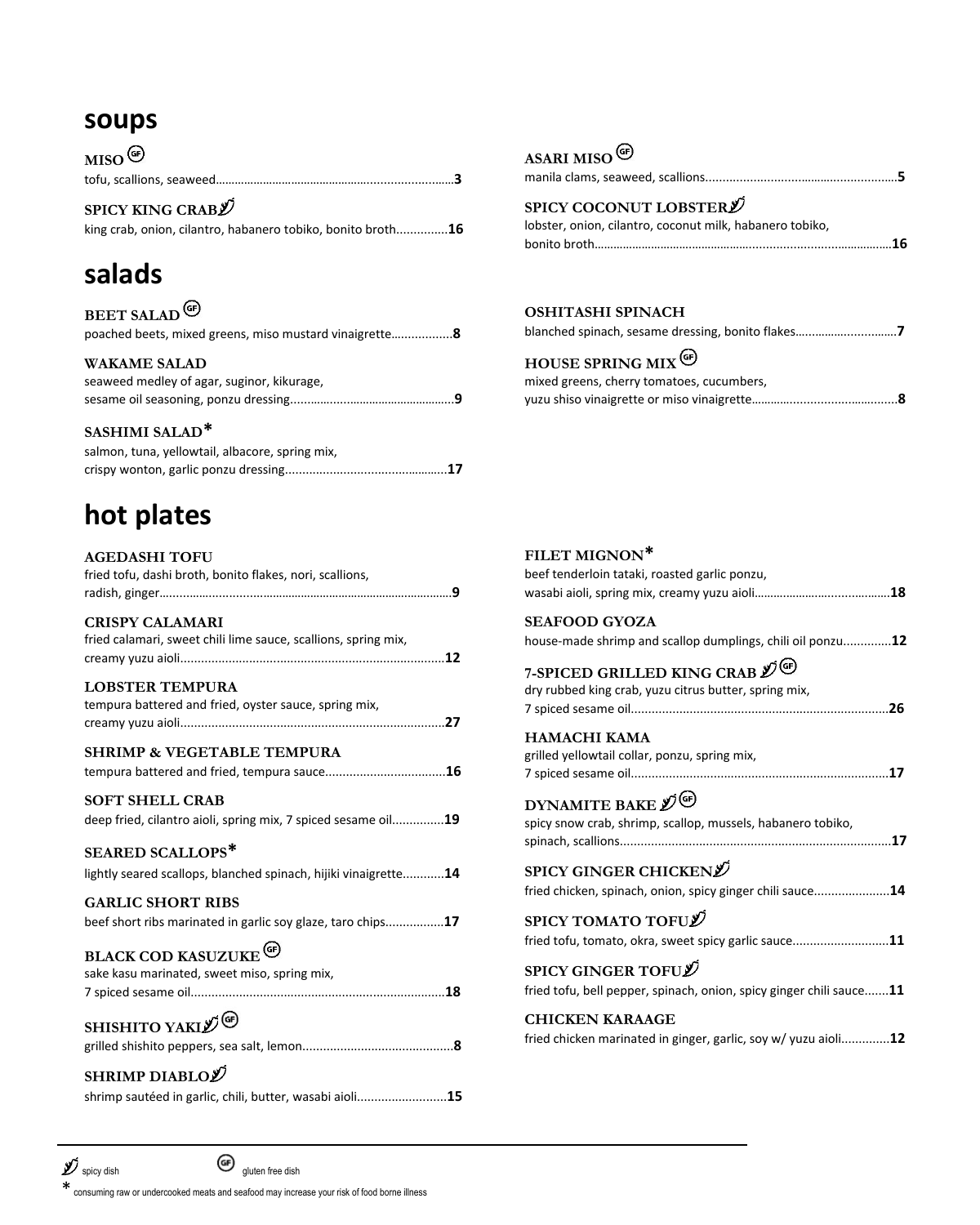# **raw bar**

| AHI TUNA POKE*                                                                                                                                                           |
|--------------------------------------------------------------------------------------------------------------------------------------------------------------------------|
| tuna, onion, cucumber, seaweed, sesame soy dressing15                                                                                                                    |
| RAINBOW TARTARE <sup>*</sup> <sup><i>D</i></sup><br>chopped tuna, yellowtail, salmon, shrimp, avocado, tobiko,<br>scallions over sushi rice, wasabi aioli, spicy ponzu16 |
| AHI TUNA TOWER*<br>tuna sashimi, miso mustard, yuzu aioli, tobiko, shiso,                                                                                                |
| 7 SPICED AHI TUNA TATAKI <sup>*</sup> <sup><i>D</i></sup><br>lightly seared tuna dusted in 7 spiced seasoning, tobiko,                                                   |

# **noodles**

| <b>NABEYAKI UDON</b>                                       |    |
|------------------------------------------------------------|----|
| udon noodle soup, king crab, scallop, egg, kamaboko, clam, |    |
|                                                            |    |
|                                                            |    |
| <b>TEMPURA UDON</b>                                        |    |
| udon noodle soup, shrimp tempura, kamaboko,                |    |
|                                                            | 19 |

## **JALAPENO HAMACHI\***

| yellowtail, jalapeño, garlic, cilantro, yuzu citrus ponzu16                                          |  |
|------------------------------------------------------------------------------------------------------|--|
| SALMON USUZUKURI <sup>*</sup> $\mathscr D$<br>salmon, yuzu citrus ponzu, jalapeño, sprouts, tobiko15 |  |
| HOUSE SASHIMI <sup>* (G)</sup>                                                                       |  |
| <b>ANKIMO</b><br>monkfish liver, scallions, tobiko, wasabi aioli, ponzu13                            |  |
| <b>KING CRAB TOWER</b><br>king crab, avocado, snow crab, pico de gallo, yuzu citrus ponzu,           |  |

| <b>YAKISOBA</b><br>chicken, seafood or tofu, stir fried egg noodles, vegetables20  |
|------------------------------------------------------------------------------------|
| <b>YAKIUDON</b><br>chicken, seafood or tofu, stir fried udon noodles, vegetables20 |

# **vegetable sushi**

| <b>VEGETABLE SUSHI SAMPLER</b> |  |
|--------------------------------|--|
|                                |  |
|                                |  |
|                                |  |
|                                |  |
|                                |  |
|                                |  |
|                                |  |
|                                |  |
|                                |  |
|                                |  |
|                                |  |
|                                |  |

| mixed japanese pickles, avocado, cucumber, sesame seeds10 |
|-----------------------------------------------------------|
|                                                           |
|                                                           |
|                                                           |
|                                                           |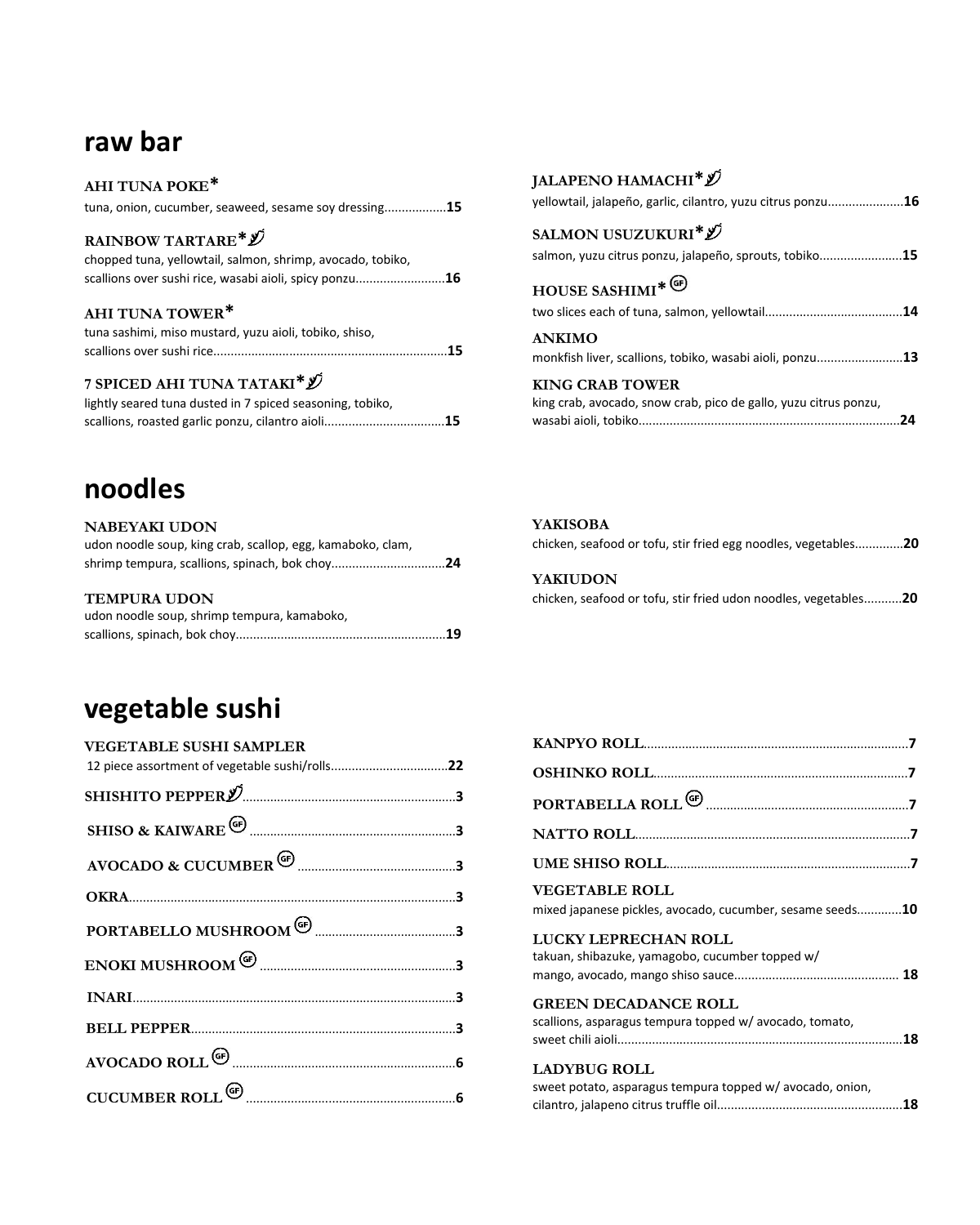|                                 | nigiri       | sashimi  |          |
|---------------------------------|--------------|----------|----------|
|                                 | 1 piece      | 3 slices | 6 slices |
| MAGURO   tuna*                  | 4            | 10       | 18       |
| SAKE   salmon*                  | 4            | 10       | 18       |
| HAMACHI   yellowtail*           | 4            | 10       | 18       |
| <b>UNAGI</b>   freshwater eel   | 5            | 12       | 22       |
| <b>TOBIKO</b>   flying fish roe | 4            | 10       | 18       |
| KANI   snow crab                | 6            | 14       | 26       |
| $EBI$   shrimp                  | 3            | 8        | 14       |
| $AMAEBI$   sweet shrimp*        | 5            | 12       | 22       |
| HOTATE   scallop*               | 5            | 12       | 22       |
| TAMAGO   egg omelet             | 3            | 8        | 14       |
| <b>SHIRO MAGURO   albacore*</b> | 4            | 8        | 14       |
| TAKO   octopus                  | 4            | 10       | 18       |
| IKA   squid*                    | 3            | 8        | 14       |
| HOKKIGAI   surf clam*           | 3            | 8        | 14       |
| IKURA   salmon roe              | 4            | 10       | 18       |
| <b>TARABAGANI</b>   king crab   | 8            | 18       | 34       |
| SABA   mackerel                 | 4            | 10       | 18       |
| UZURA   quail egg*              | $\mathbf{2}$ |          |          |

# **omakase**

**SUSHI** | **SASHIMI**

chef's selection, available until 10pm....................**50, 80, 120 CHIRASHI BOWL**

assorted sashimi over sushi rice, miso soup..........................**35**

# **standard rolls**

|                                                   | <b>SPIDER ROL</b><br>soft-shell crab, m |
|---------------------------------------------------|-----------------------------------------|
|                                                   | <b>SALMON SKI</b>                       |
| NEGI HAMA ROLL* <sup>(G)</sup>                    | spiced salmon sk                        |
|                                                   | <b>SHRIMP TEN</b>                       |
| SPICY TUNA ROLL* $\mathscr{D}^{\circledast}$      | shrimp tempura,<br>sesame seeds         |
| chopped tuna, sriracha, avocado, cucumber,        | <b>SPICY SALMO</b>                      |
| CALIFORNIA ROLL <sup>(G)</sup>                    | salmon, spicy aio<br>tobiko, sesame s   |
| snow crab, mayo, avocado, cucumber, tobiko,       | <b>UNAGI ROLI</b>                       |
|                                                   | freshwater eel, c                       |
| SEATTLE ROLL* <sup>(G)</sup>                      | <b>FUTOMAKI</b>                         |
| salmon, avocado, cucumber, tobiko, sesame seeds10 | spinach, tamago,                        |

| <b>SPIDER ROLL</b>                                 |
|----------------------------------------------------|
| soft-shell crab, mayo, avocado, cucumber, tobiko13 |
| SALMON SKIN ROLL 2                                 |
| spiced salmon skin, avocado, cucumber, tobiko10    |
| <b>SHRIMP TEMPURA ROLL</b>                         |
| shrimp tempura, mayo, avocado, cucumber, tobiko,   |
| <b>SPICY SALMON ROLL</b> O                         |
| salmon, spicy aioli, avocado, cucumber,            |
|                                                    |
| UNAGI ROLL                                         |
| freshwater eel, cucumber, avocado, soy glaze11     |
| <b>FUTOMAKI</b>                                    |
| spinach, tamago, takuan, kanpyo10                  |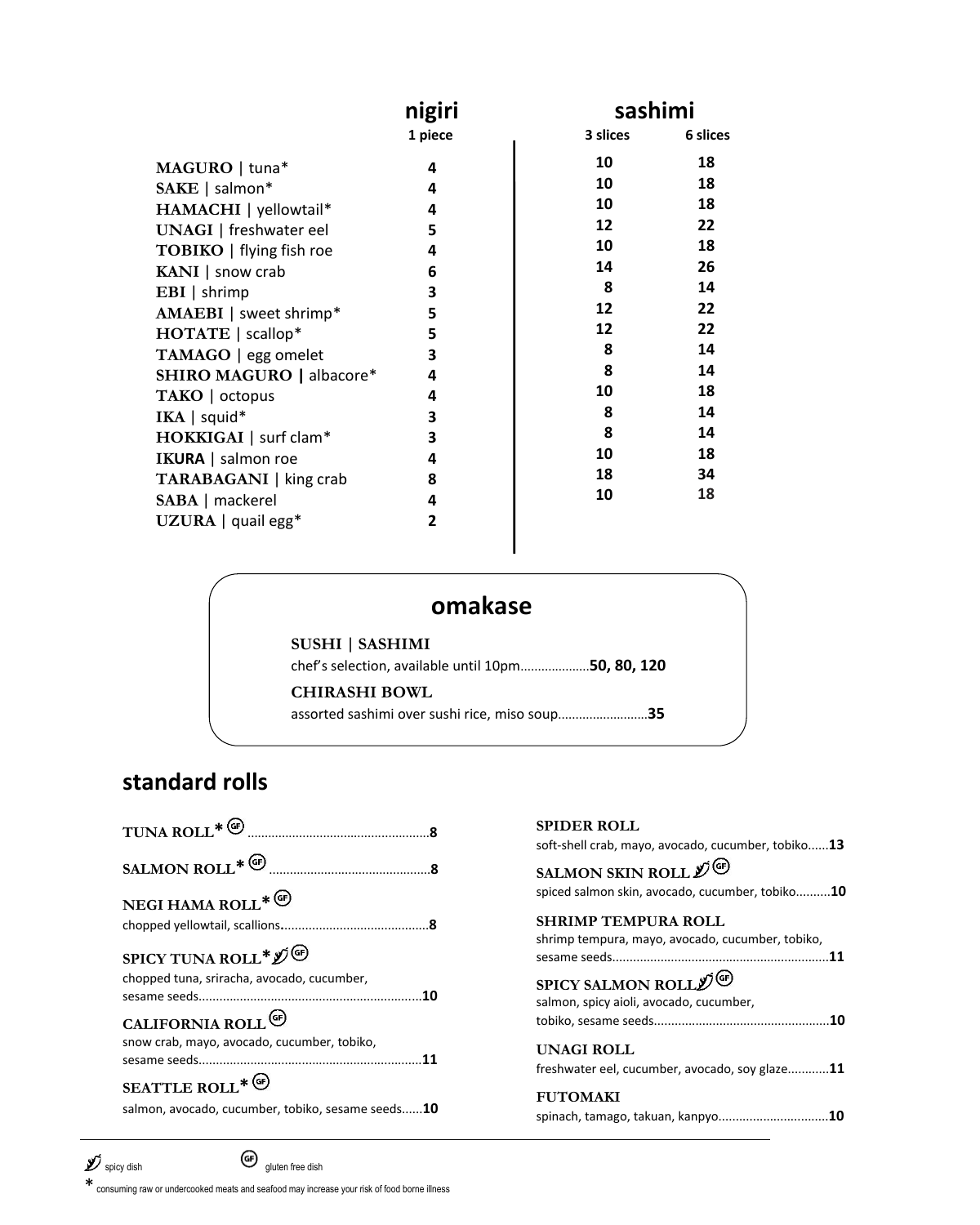# **specialty rolls**

### **FIRST AVE ROLL\***

| shrimp tempura, avocado, cucumber topped w/ |  |
|---------------------------------------------|--|
|                                             |  |

### **KNOCKOUT\***

| spicy yellowtail, cilantro, pickled eggplant topped |  |
|-----------------------------------------------------|--|
| w/ seared spicy snow crab mix, habañero tobiko,     |  |
|                                                     |  |

# **UMI HOUSE ROLL\***

| creamy scallop, cucumber, topped w/ |  |
|-------------------------------------|--|
|                                     |  |

### **DRAGONFLY\***

| shrimp tempura, avocado, grilled shishito pepper  |  |
|---------------------------------------------------|--|
| topped w/ yellowtail, tobiko, ghost pepper aioli, |  |
|                                                   |  |

# **CASINO ROYALE\***

| spicy tuna, avocado, cucumber, cilantro topped w/ |
|---------------------------------------------------|
| yellowtail, lime, shishito pepper, jalapeño20     |

## **007\***

| spicy tuna, avocado, cucumber, cilantro topped w/ |  |
|---------------------------------------------------|--|
|                                                   |  |

# **008\***

| spicy tuna, avocado, cucumber, cilantro topped w/ |  |
|---------------------------------------------------|--|
|                                                   |  |

# **009\***

| spicy tuna, avocado, cucumber, cilantro topped w/    |
|------------------------------------------------------|
| white king salmon, lime, shishito pepper, jalapeño22 |

# **BUTTERFLY ROLL\***

| spicy snow crab mix, cucumber, cilantro topped w/      |
|--------------------------------------------------------|
| tuna, avocado, scallions, sweet lemon jalapeño sauce20 |

#### **BADBOY ROLL**

| eel, avocado, cream cheese, snow crab mix,     |
|------------------------------------------------|
| tempura fried roll w/ spicy aioli, soy glaze15 |

#### **CRUNCHY LIZARD**

| shrimp tempura, avocado, cream cheese, |  |
|----------------------------------------|--|
|                                        |  |

### **ROCKSTAR\***

| scallop, avocado tempura fried roll topped w/         |
|-------------------------------------------------------|
| spicy snow crab mix, tobiko, spicy aioli, soy glaze22 |

### **COWBOY CRUNCH\***

| salmon, avocado, cream cheese, tempura fried roll |  |
|---------------------------------------------------|--|
| topped w/ seared snow crab mix, bacon, scallions. |  |
|                                                   |  |

### **CASANOVA\***

| snow crab, avocado, pickled eggplant topped w/ |
|------------------------------------------------|
| seared spicy snow crab mix, scallops, tobiko,  |
|                                                |

## **SPICY SUNSET\***

| spicy yellowtail, cucumber topped w/ yellowtail, |  |
|--------------------------------------------------|--|
|                                                  |  |

### **MR. PERFECT\***

| spicy tuna, cucumber, cilantro, yamagobo, topped w/ |  |
|-----------------------------------------------------|--|
| 7 spiced seared albacore, garlic ponzu, scallions20 |  |

#### **CATERPILLAR**

| eel, cucumber, topped w/ avocado, tobiko, |  |
|-------------------------------------------|--|
|                                           |  |

# **MOONRAKER\***

| spicy yellowtail, cucumber, cilantro, topped w/      |  |
|------------------------------------------------------|--|
| seared spicy snow crab mix, black tobiko, scallions. |  |
|                                                      |  |

### **STREET FIGHTER\***

| spicy snow crab mix, cucumber, cilantro topped w/ |  |
|---------------------------------------------------|--|
| seared 7 spiced tuna, jalapeño, shishito pepper,  |  |
|                                                   |  |

#### **ORANGE CRUSH\***

| snow crab, pickled eggplant, cucumber, cilantro |  |
|-------------------------------------------------|--|
| topped w/ sockeye salmon, white king salmon,    |  |
|                                                 |  |
|                                                 |  |

### **HOTTER THAN HELL\***

| spicy tuna, yamagobo, cilantro topped w/ |  |
|------------------------------------------|--|
| seared 7 spiced tuna, habanero tobiko,   |  |
|                                          |  |

### **PIKE PLACE ROLL**

| spiced salmon skin, cucumber topped w/ smoked salmon, |  |
|-------------------------------------------------------|--|
| avocado, scallions, sesame seeds, soy glaze19         |  |

### **PANDA ROLL\***

spiced salmon skin, avocado, cucumber topped w/ 7 spiced seared albacore, black sesame sauce, scallions...**19**

#### **LUCKY LEPRECHAUN**

|  | takuan, shibazuke, yamagobo, cucumber topped w/ |                                     |  |
|--|-------------------------------------------------|-------------------------------------|--|
|  |                                                 | mango, avocado, mango shiso sauce18 |  |

#### **LADYBUG ROLL**

| sweet potato, asparagus tempura topped w/avocado, |  |
|---------------------------------------------------|--|
| onion, cilantro, jalapeno citrus truffle oil18    |  |